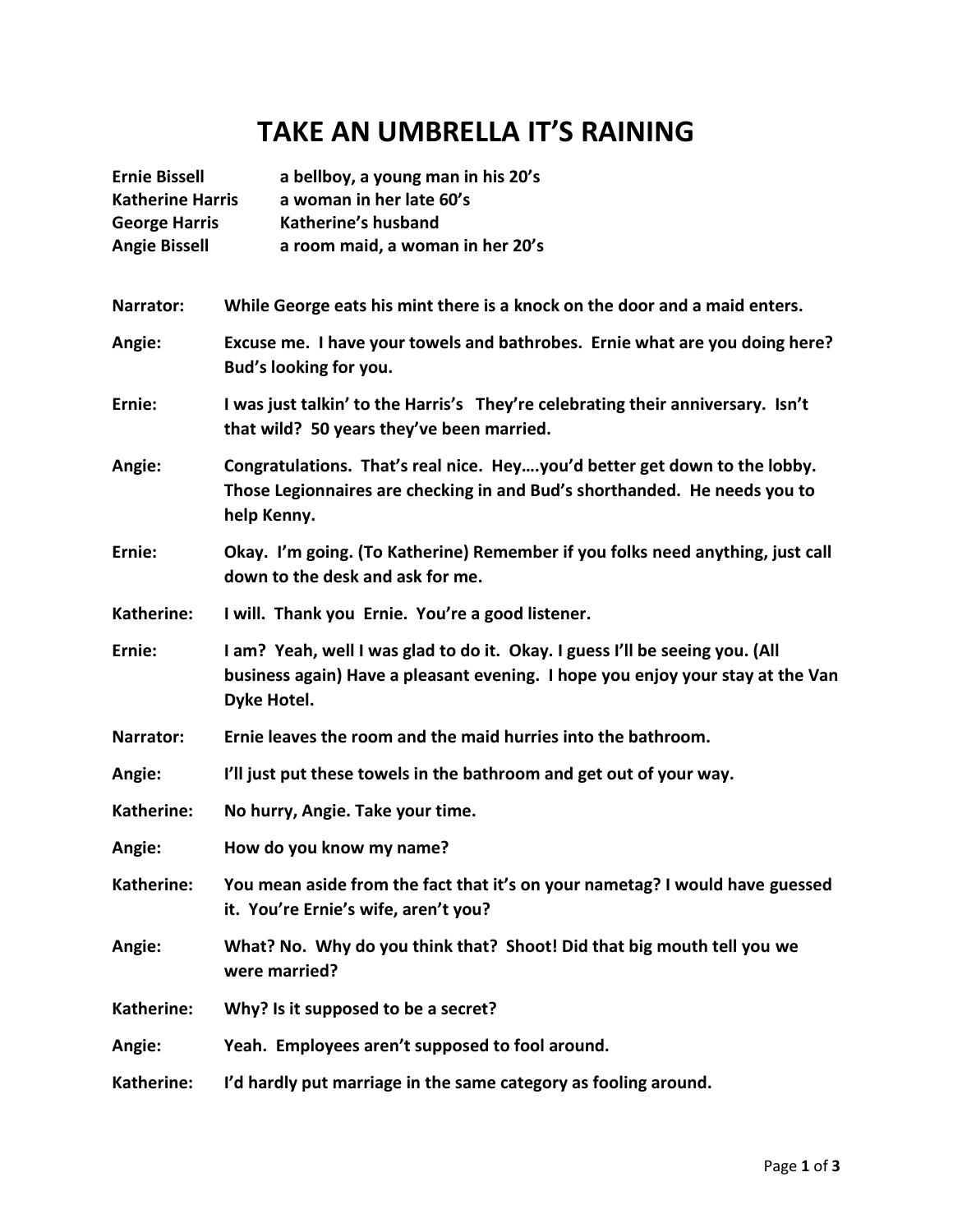| Angie:     | But to the management it's the same. (Recites) "Personal relationships are<br>discouraged at the Van Dyke. It creates an unprofessional atmosphere."      |
|------------|-----------------------------------------------------------------------------------------------------------------------------------------------------------|
| Katherine: | Hogwash. It's a silly rule, but don't worry your secret is safe with us.                                                                                  |
| Angie:     | Thanks. I appreciate it. In another month when Ernie starts his plumbing<br>apprenticeship it won't matter, but until then we kind of need the paychecks. |
| George:    | Hey, there's towels in there. Nice big ones. I'm taking a bath.                                                                                           |
| Katherine: | Go ahead, dear. Do you want your pajamas?                                                                                                                 |
| George:    | I don't know. Do I?                                                                                                                                       |
| Katherine: | I brought them. They're in the suitcase.                                                                                                                  |
| George:    | Oh? Does that mean we're staying the night?                                                                                                               |
| Katherine: | I'd planned on it.                                                                                                                                        |
| George:    | OkayI guess I'll wear them then.                                                                                                                          |
| Katherine: | Herehave a nice bath.                                                                                                                                     |
| George:    | Thanks. See you later.                                                                                                                                    |
| Narrator:  | Angie watches as George kisses his wife and then exits to the bathroom.                                                                                   |
| Angie:     | I guess you guys don't get out too much.                                                                                                                  |
| Katherine: | Why do you say that?                                                                                                                                      |
| Angie:     | I never saw anyone so excited about towels and a bath.                                                                                                    |
| Katherine: | Yes. Well, my husband has a great appreciation for little things.                                                                                         |
| Angie:     | It's sweet that he kissed you before he went into the bathroom.                                                                                           |
| Katherine: | Yes. He's a real romantic.                                                                                                                                |
| Angie:     | 50 years, huh? I hope my husband treats me like that after 50 years.                                                                                      |
| Katherine: | I'm sure he will. Your Ernie is a special young man. He loves you very much.                                                                              |
| Angie:     | Yeah? Well, it's for sure he's the best thing in my life.                                                                                                 |
| Katherine: | You hold on to those feelings and you've got nothing to worry about.                                                                                      |
| Angie:     | You think so?                                                                                                                                             |
| Katherine: | I know so. And don't be afraid to do silly things.                                                                                                        |
| Angie:     | Ummmm. You mean besides the usual?                                                                                                                        |